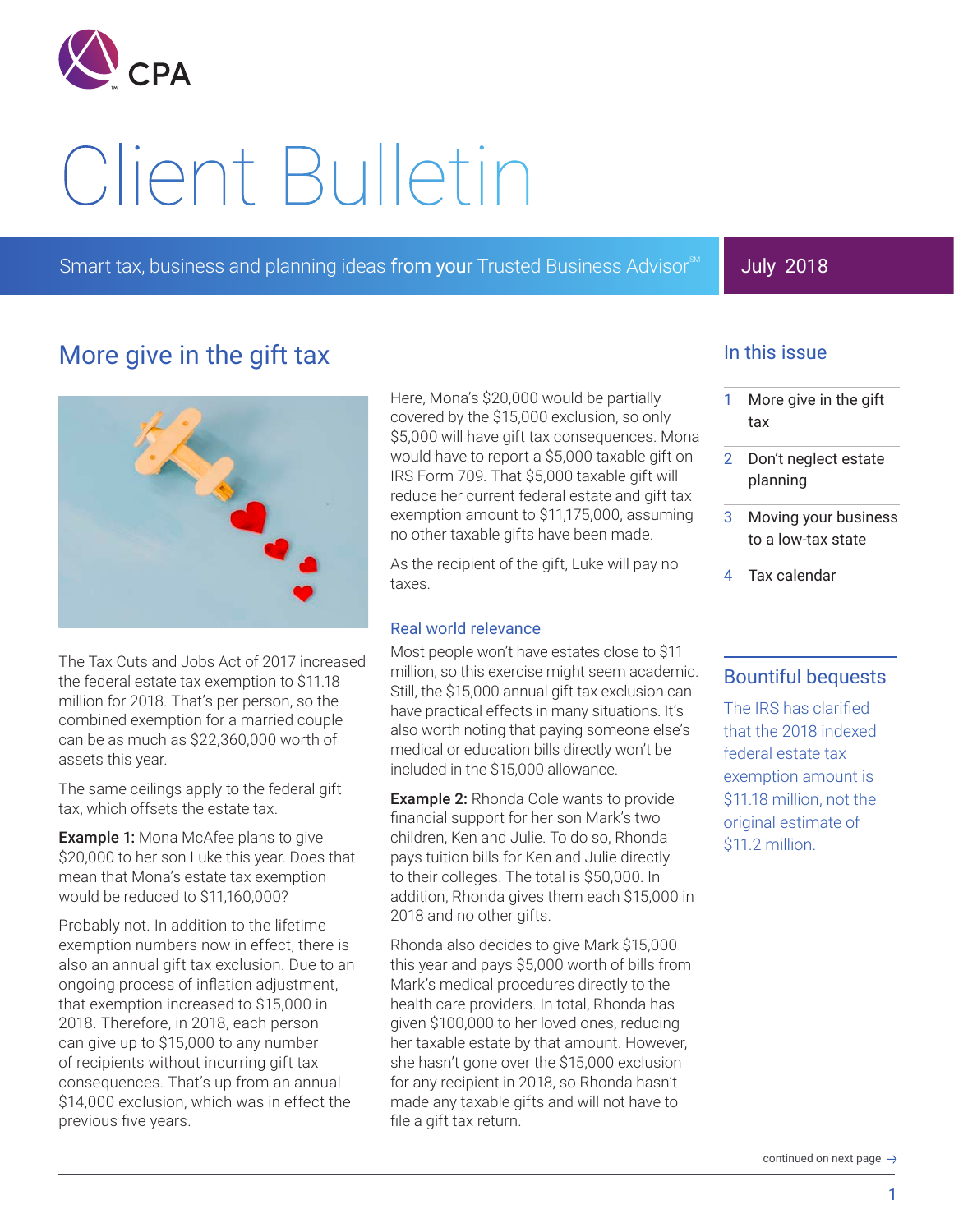# Trusted advice

#### Gift tax notes

- The gift tax lifetime exemption ceiling of \$11.18 million for 2018 will increase with inflation, but much lower limits are scheduled after 2025. There is some uncertainty about how this reduction, if it takes effect as scheduled, will affect large taxable gifts.
- Any future reduction in the lifetime gift tax exemption is unlikely to affect gifts that conform to annual gift tax exclusion rules.

# Did you know?

Recognizing tax burdens, the U.S. areas with the highest cost of living are Manhattan, San Francisco, Silicon Valley, and Brooklyn, in that order. Among 253 locations studied, total taxes as a percentage of gross income range from 25% (Casper, WY) to 45% (Manhattan, NY). In lower cost areas such as Memphis, Oklahoma City, and Cincinnati, gross income under \$75,000 could provide a standard of living requiring over \$300,000 in Manhattan and more than \$200,000 in San Francisco.

*Source:* Wahrheit Ventures

Note that the \$15,000 limit presents a handy ceiling for making family gifts each year without the bother and expense of filing a gift tax return. This strategy won't work as well if Rhonda gives Mark \$50,000 so Mark can pay his children's college bills. Then, Rhonda will have made a taxable gift of this amount and will be required to file Form 709.

### Paired planning

Other possibilities exist if a married couple holds assets jointly, perhaps in a bank or brokerage account. A gift from such an account, or a gift of other property, by one spouse can be considered to be divided equally between the two spouses, so the annual gift tax allowance effectively increases to \$30,000. There are two ways to do this. The easy way would be for each spouse to write a separate check for \$15,000. If this is not practical, the spouses can get the benefit of a \$30,000 annual exclusion by electing "gift splitting" on Form 709.

# Don't neglect estate planning

The article, "More give in the gift tax," in this issue mentions that the federal estate tax exemption now exceeds \$11 million per person. Accordingly, few individuals or married couples will owe this tax. Nevertheless, there is more to successful wealth transfer than reducing or eliminating estate tax. Ideally, you'll want your assets to pass to the desired recipients with a minimum of turmoil and expense.

To start, you should have a will prepared by an experienced attorney. Your will should not only name specific heirs for specific assets, but also identify an executor who will administer your estate and, if relevant, guardians who will care for any minor children.

Once your will has been prepared, don't file it away and forget about it. Review the document periodically, especially after major life events such as births, deaths, marriages, and divorces.

In addition to a will, other efforts should be included in your estate planning.

## Beneficiary designations

Many assets will pass to a beneficiary or co-beneficiaries at your death. They include retirement accounts, annuities, and life insurance proceeds, as well as certain bank and investment accounts. The good news is that these assets usually pass without having to

go through probate, which might be expensive and time consuming.

The bad news? Generally, a beneficiary designation will override what's in a will. Keeping beneficiary designations current can be vital. Except when a legal agreement is in place, you probably won't want assets to pass to an ex-spouse under an old beneficiary form.

Employer-sponsored defined contribution retirement plans, such as 401(k)s, may be required to pass to a surviving spouse, unless a waiver has been signed. Complying with such rules may save your heirs from an unhappy ending.

#### Revocable trusts

In recent years, revocable trusts (also known as living trusts) have become popular. As the name indicates, these trusts can be undone, with trust assets reverting to the trust creator, known as the grantor. Meanwhile, the creator continues to control the assets in the trust and have access to income from such assets.

Assets transferred into such trusts can avoid going through probate at the creator's death. As mentioned previously, retirement plans and other assets avoid probate anyway. The same is true for assets held as joint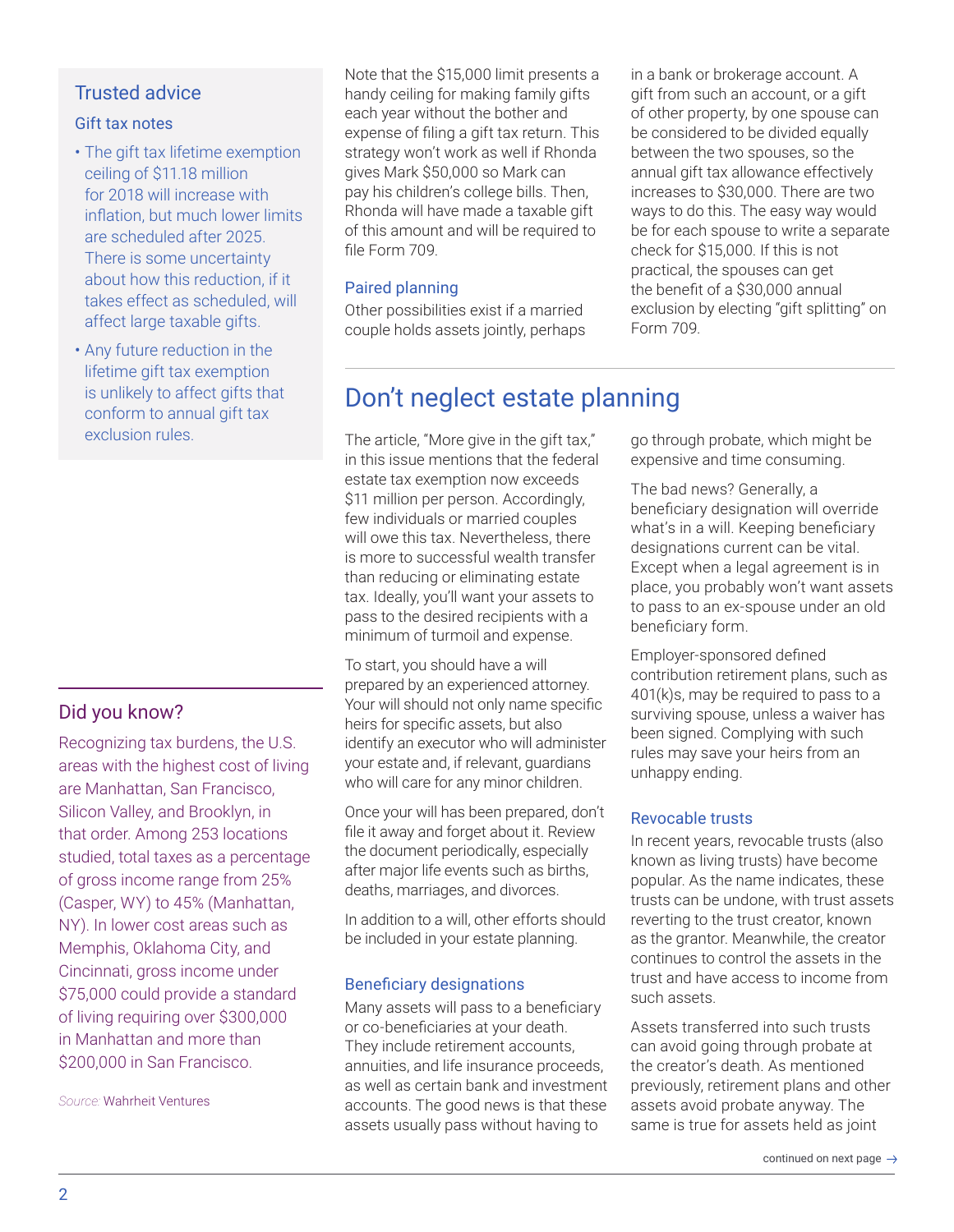tenants with right of survivorship― such property passes to the surviving owners.

Therefore, probate avoidance applies to other types of assets if they are held in a revocable trust. To get this benefit, assets must be transferred into the trust.

Beyond probate avoidance, revocable trusts also might reduce administrative expenses by helping the trustee to identify and gain control over the assets. Additionally, a revocable trust can be valuable in case of incapacity. Control of trust assets may pass to a successor trustee or co-trustee.

Example 1: Nancy Hunter creates a revocable trust into which she

transfers her bank accounts, investment accounts, and real estate. Nancy names her daughter, Judy Palmer, as successor trustee. Now, if Nancy loses the ability to manage the trust assets, Judy will take control.

Before naming someone as successor trustee, consider this question: Is this person able and willing to serve? If not, a corporate co-trustee may be the answer. The latter solution will cost money but could be less expensive than losses caused by an unqualified trustee.

#### Irrevocable trusts

With irrevocable trusts, the grantor gives up control of assets transferred into the trust. Such trusts can serve many purposes, such as reducing estate tax, protecting beneficiaries who might handle money unwisely, and providing strong creditor protection. Modifying an irrevocable trust can require considerable effort and expense, if it can be done at all.

#### Other components

A thorough estate plan also might include a letter of instruction, durable power of attorney, and health care directives. The lawyer who drafts your will and any trusts you might desire can let you know what else you'll need for a comprehensive estate plan.

# Moving your business to a low-tax state

As explained in the April 2018 *CPA Client Bulletin,* the Tax Cuts and Jobs Act of 2017 has put a cap on state and local tax (SALT) deductions. Beginning with your 2018 tax return, if you itemize deductions, you can count no more than \$10,000 a year of SALT deductions for income and property tax on a single or joint tax return (you can choose to include sales tax instead of income tax). SALT deductions (other than those for state and local *income* taxes) are not limited if they relate to income from a trade or business or for property held for the production of income.

Therefore, paying large amounts of SALT will become more painful because there will be scant relief from a federal income tax deduction. The more you pay in SALT each year, the more the \$10,000 ceiling will hurt. In addition, if you plan to make a profitable sale of your company within the foreseeable future, the state income tax on your sale could be substantial, yet not deductible.

Moreover, the new tax law's SALT cap could have a ripple effect on your company. If you have key employees,

chances are they pay relatively high state and local income and property tax because of ample compensation and living in valuable homes. These employees might be thinking of their own tax-related relocation if you're in a high-tax area now.

#### Plan yourself first

The idea of moving to a lower tax state could be more appealing now. Such a decision should be based on careful research.

To start, determine whether you want to personally relocate. Moving your business to another state while continuing to live in your current state may cause problems. Say you have decided to move your business from New York to Florida. It may be difficult to convince New York that you have moved your company to



Florida if your own residence is still in Manhattan or Brooklyn.

If you do decide to personally relocate, your claimed change in residence will be more convincing if you sell your home in New York and cut all ties. That could include getting a new driver's license, voter registration, local bank account, and so on. You might have to put young children into school within the new state. If you choose to keep other New York real estate after moving, it may be costly. New York will seek to tax rents on property within its